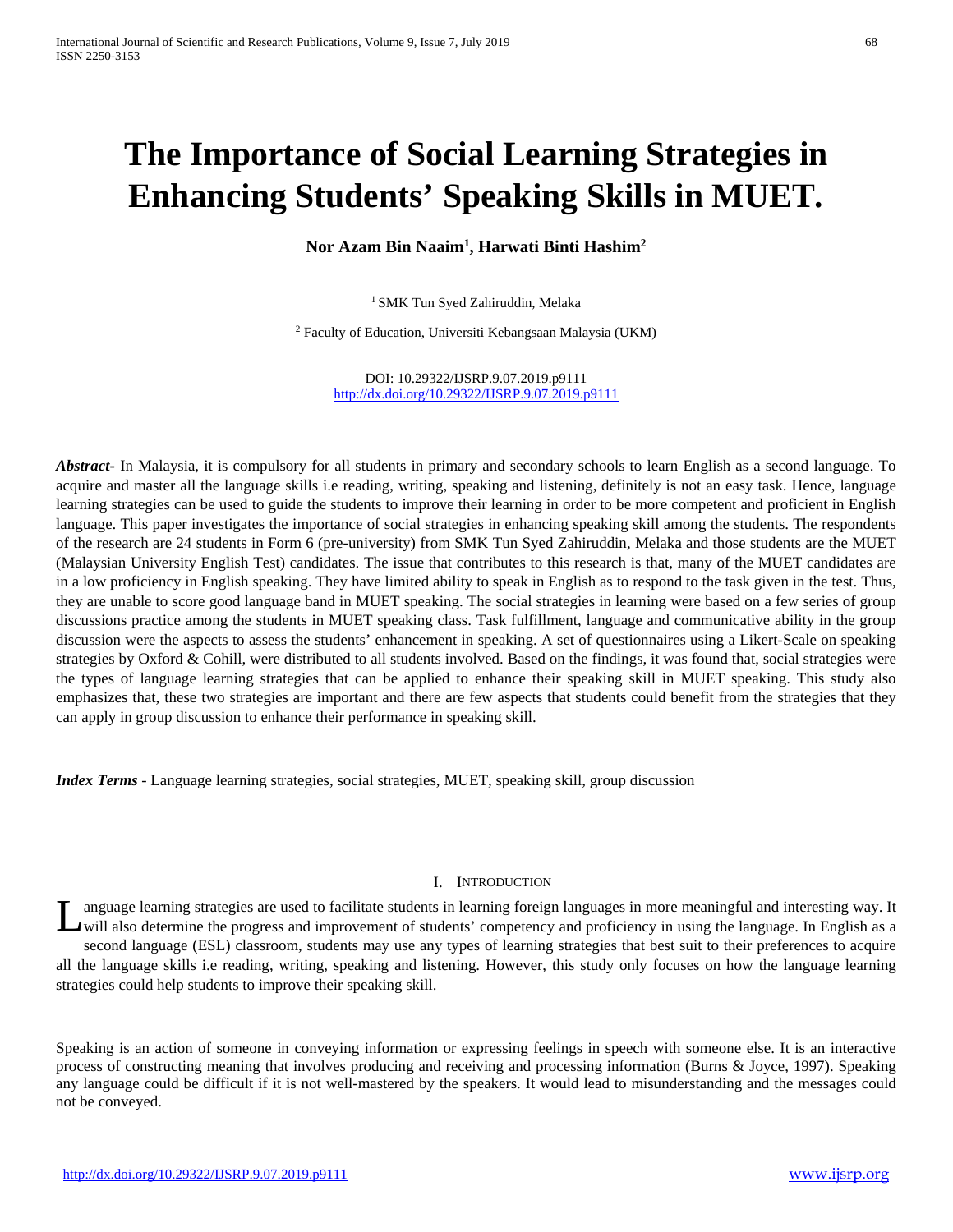International Journal of Scientific and Research Publications, Volume 9, Issue 7, July 2019 69 ISSN 2250-3153

It is a fact that there are many of students who still could not speak well in English. As stated by Trent (2009), one of the many reasons to take into considerations might be the lack of confidence and anxiety about making errors. This could be minimized by practising and using the language in their daily conversation. This is to prepare the students to be more proficient in using the language as proficiency and competency in the language are regarded as a passport to better academic achievement (Bellingham, 1995; Cheng, 2008).

When a person is delivering a formal speech, the act of speaking is considered to be more complicated than general everyday conversation. Besides, it also involves some other aspects that have to be considered during the delivery process such as choosing topics, organizing thoughts, tailoring the message, and adapting to listener feedback (Lucas, 2001). And all these are very much related to MUET speaking where the students need to speak up and deliver their points, ideas and maturity of thoughts within the time limit. Apart from that, the correct use of English language and their good communicative ability will be an advantage for them to get better marks.

Due to the that, social strategies can be used by the students to enhance their speaking skill by working together in groups. A group discussion is one of the methods in social strategies of learning language. All the group members will have the opportunity to discuss about the topic and share their opinions through speaking.

This is per the standard requirement of speaking task in MUET (Malaysian University English Test). In MUET speaking, one of the tasks is group discussion. The students are given a topic and they have to discuss about the topic in groups. Giving ideas, agreeing or disagreeing on others' points of view could bring the students chances to speak and interact with others. At the end of the discussion, the group will have a group consensus on the topic and then the task is already completed. Without a proper way in managing the group discussion and without help and support from the group members, the discussion will be boring and not lively. Due to that, social strategies could help them to perform better in generating ideas and give maturity responses through speaking during the group discussion.

# **II.** LITERATURE REVIEW

## **Language learning strategies**

According to Rigney (1978) who gave an early definition of language learning strategies stated that, these strategies are the oftenconscious steps or behaviours used by the language learners to enhance the acquisition, storage, retention, recall and use of new information. It is agreed by Oxford (1992) who later classified language learning strategies into 6 categories which are cognitive strategies, metacognitive strategies, memory related strategies, compensatory strategies, affective strategies and social strategies.

According to Oxford (1992), cognitive strategies enable the learners to manipulate the language material in direct ways through reasoning, analysis, note taking, summarizing, synthesizing, outlining, reorganizing information to develop stronger knowledge structures, practicing in naturalistic settings and practicing structures and sounds formally. Metacognitive strategies refer to the process of identifying one's own learning style preferences such as planning task, gathering and organizing materials, arranging a study space and as schedule and also evaluating the success of learning. These behaviours are to manage the learning process overall.

Other than that, memory-related strategies help learners to link one language item or concept with another but do not necessarily involve deep understanding. It enables learners learn to retrieve information via orderly string, sounds, images, body movement, location and mechanical means. Compensatory strategies refer to the activities that involve guessing, talking around and using gestures and pause words and it depends on the skills that the learners are focusing to. Affective strategies are the learning strategies that concerned with managing emotions, both negative and positive. The relationship between affective strategies and learning is not clear, but a positive affective environment helps learning in general. Last but not least, social strategies is used when cooperating with others in the learning process.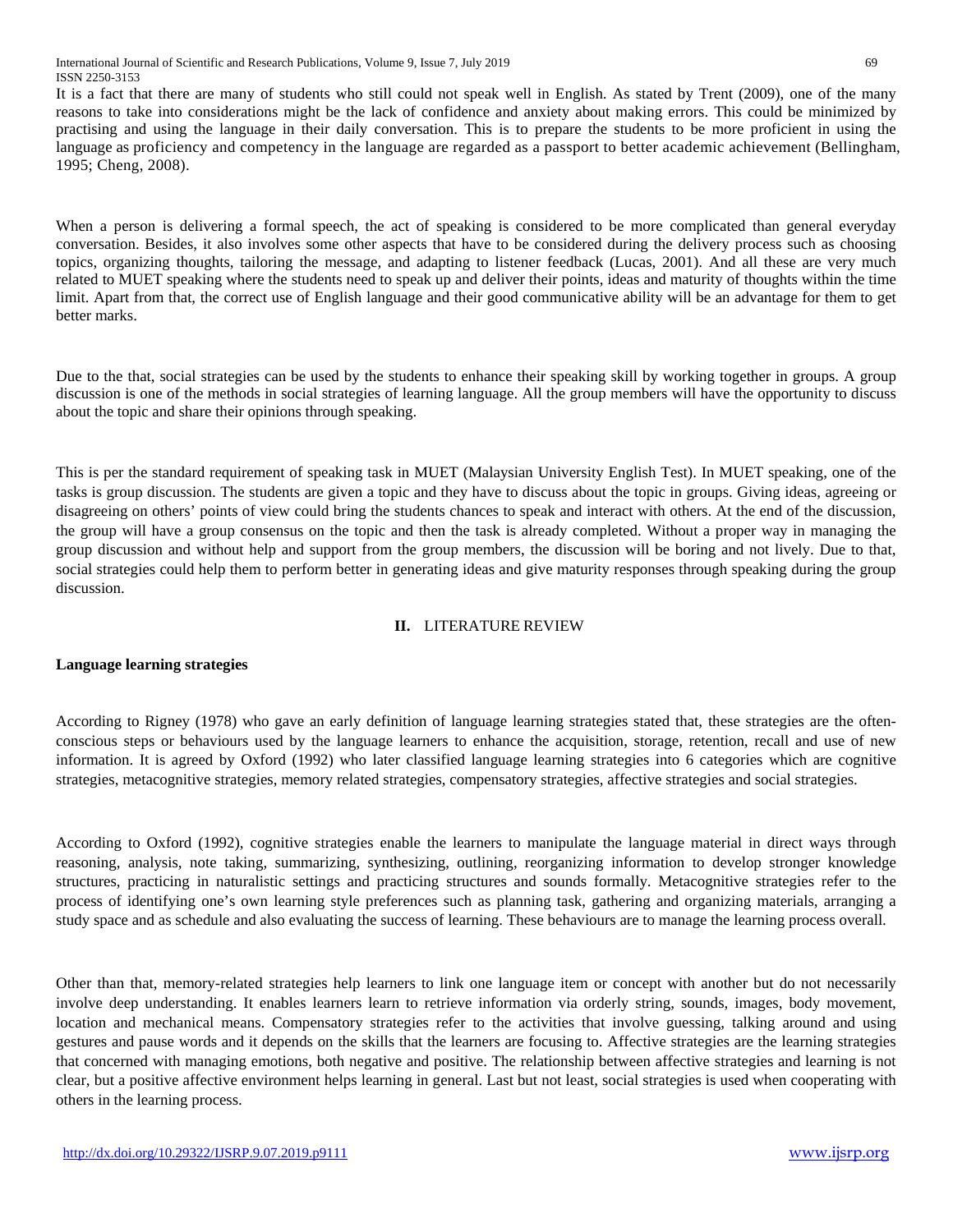Social strategies in language learning facilitates the students to establish communication with other people by speaking the target language. According to Lan and Oxford (2003) by having social strategies, the students have the interaction with others by asking questions in a foreign language, receiving answers, correcting mistakes, establishing cooperation, trying to study feelings and thoughts of people of the targeted culture.

In order to make communication in the target language effectively, the students need to develop their speaking skills. Teacher plays a very big role to establish communication among the students. One of the way is to conduct group discussion among students. It is because social strategies need students to interact with other friends to create language social environment. Cooperation with others in generating ideas, sharing knowledge and giving opinions are the process of developing speaking skill. Group discussion would give advantages to students to get ideas and then explain the information that is not clear in the process of language learning. Besides, it is a way to confirm the knowledge and establish cooperation. Cultural sensitivity also can be learned in the process of learning the feelings and thoughts of their friends who belong to different cultures.

# **MUET (Malaysian University English Test)**

English is a second language in Malaysia. However, it is largely used for academic purposes and widely used as a medium of instruction at the tertiary level (Gill, 2005). According to Bellingham, (1995), competency and proficiency in English is a passport to better academic achievement.

In line with that, Education Ministry of Malaysia has introduced Malaysian University English Test (MUET) and it is a mandatory requirement for admission into public universities in Malaysia (Lee, 2004). It can be served as either an entrance requirement or an exit requirement depending on the courses and university that students wish to enroll in. MUET was introduced by the Ministry of Education in late 1999 and fully implemented in 2000. MUET is administered by the Malaysian Examination Council and it specifically aims to bridge the gap in language needs between secondary and tertiary education (Chan & Wong, 2004) Besides, the test is to enhance the students' command of English in a holistic approach, whereby it focuses on all the four skills of language learning (Malaysian Examination Council, 2005). The skills are reading, writing, speaking and listening and all these skills are tested in MUET. Each skill has different weightage for the language band results. Speaking test carries a total of 60 marks for each task and a 15% out of the total score in MUET.

MUET has its own objective, which is to measure the English language proficiency of students. It is a predicator of academic achievement in ESL teacher education (Othman, J & Nordin, A.B (2013). The aggregated scores ranging from 0 to 300 obtained by the students will determine the level of English proficiency of the students. The scores correlate with the band system ranging from Band 1 to Band 6, in which Band 1 is the lowest while band 6 is the highest.

## III. METHODOLOGY

A series of group discussions were carried out to determine the progress and improvement of the students' performance in speaking skill. There were 24 students taking part in the activity and they were divided into 6 groups in which each group consists of 4 students. All groups are given a task that they need to conduct a group discussion among the members in the group. They are given 2 minutes for preparation and 10 minutes for group discussion.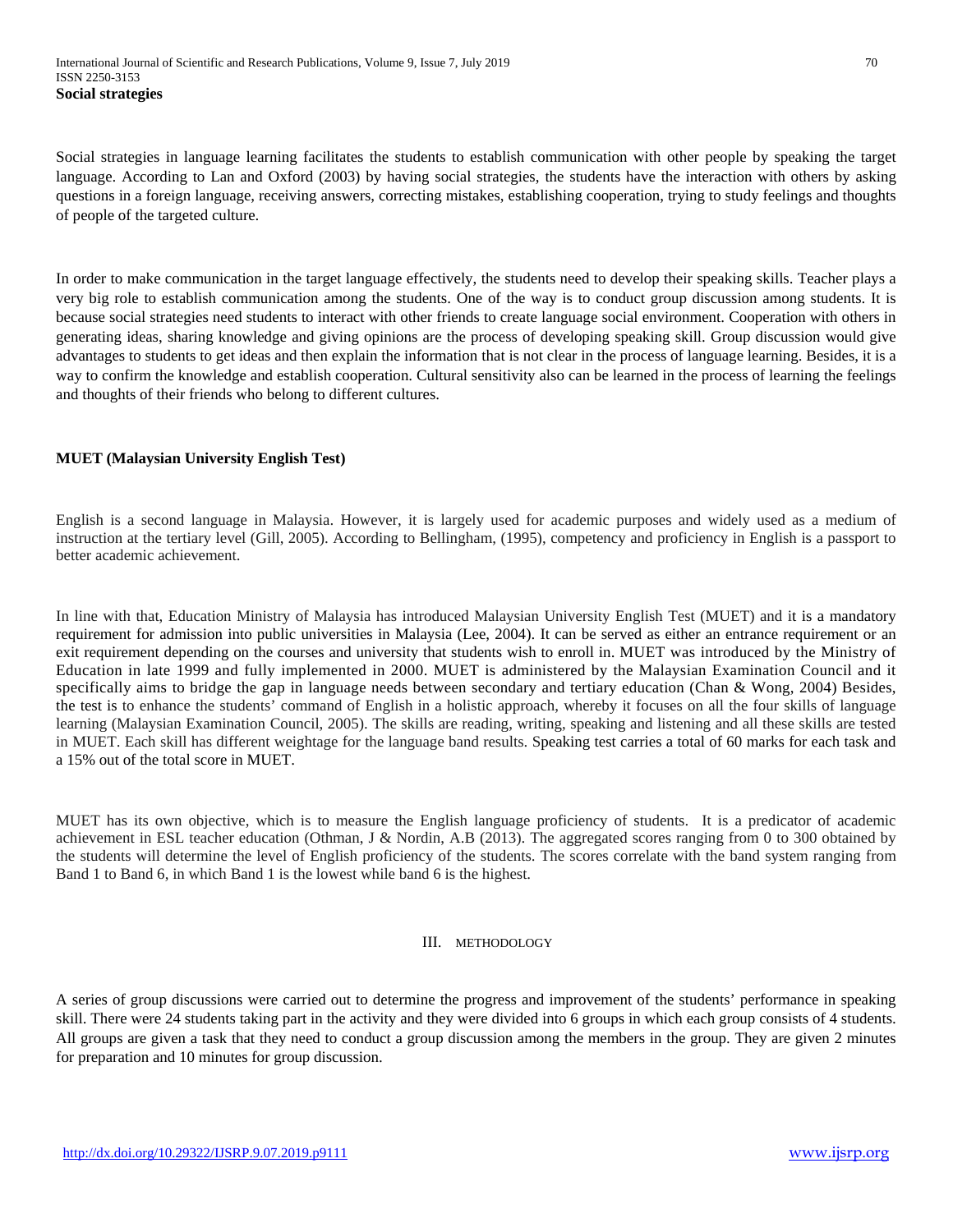The topic to be discussed was given in the written task situation in which there were 4 options given that related to each situation. Along the discussion, all students had to talk about the topic based on the situation given, using the listed options. They can choose any option given in the task and later discuss it in their group. By giving their own points of view, they had to convince the others about their stand on the topic. Besides, they have to either agree or disagree about the other students' opinion with a good explanation and elaboration. At the end of the discussion, they have to reach to a group consensus.

Prior to the activity, all students have been taught about the way how the MUET speaking is conducted. All students also had gone through their first experience sitting for MUET speaking when they were in previous semester. Teachers also have given input about the speaking task and activity during teaching and learning session in class on the previous lesson.

Social strategies in language learning is found when the students are participating in the group discussion. They interact with each other when discussing about the topic. Paying attentively while the others giving responses is in a way to show respect to them. They may ask few questions among themselves about the task in order to make the communication going on. Besides, in this task, they have to help each other by prompting the weak ones to speak. This is to avoid them to be left behind along the discussion. By sharing opinion and ideas, it would enable the other group members who have limited knowledge to get a clear picture and understand more about the topic. So that, they will try to continue the discussion by repeating and adding some other points on their own.

The main objective of the study is to investigate the importance of social strategies in enhancing students' speaking skill in MUET by focusing the aspects of speaking skill that they could improve in group discussion. The aspects are task fulfillment, language and communicative ability. Besides, there will be a comparison of marks that they obtained in Test 1 and Test 2. The difference of marks that they obtained between the two tests will be the guidelines of determining the importance and effectiveness of social strategies in enhancing their speaking performance in speaking skill in MUET. The Test 1 was carried out a few weeks before the programme of group discussion started in the beginning of the semester while the Test 2 was carried out in the MUET final exam in semester 2.

# IV. DATA COLLECTION

This study used a survey questionnaires to collect data. The questionnaires used in this study adapted from a Likert scale, a self rating scale questionnaires in which choices were given for each item. It allows respondents to make choices whether they agree, strongly agree, disagree or strongly agree with the items stated in the questionnaires. There were 11 items altogether that related to the aspects of improvement in speaking skill i.e task fulfillment, language and communicative ability.

The survey questionnaires were distributed to all respondents. They were given 15 minutes to answer all the 11 items in the questionnaires. This was an individual task where the respondents should rank the preferred scale on their own. Discussion in answering the questionnaires among them was not allowed.

# V. DATA ANALYSIS

Based on the students' responses from the questionnaires, the aspects of improvement in speaking skill the respondents may gain in participating in the group discussion will be discussed further in findings section. This is to highlight how importance the social strategies are in terms of improving students' skill in speaking. It will be shown in tables.

Besides that, there will be a table that shows the comparison of marks obtained by the students in speaking test between Test 1 and Test 2 of MUET speaking. Descriptive statistics is used to describe the mean, standard deviation and the mark range between the two tests.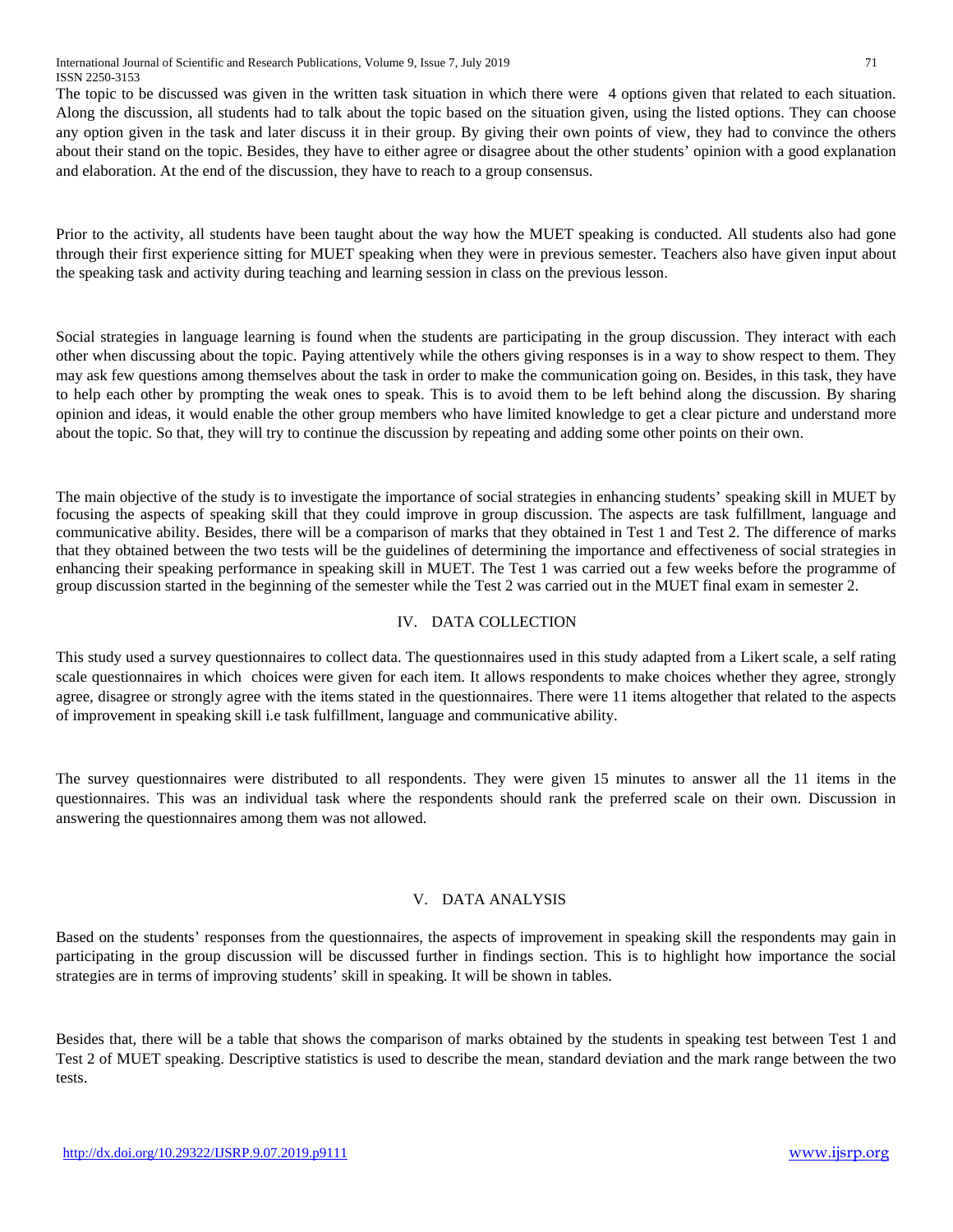Based on the responses from the questionnaires, each student had chosen their most favoured choice in the self rating scale, whether they agree, strongly agree, disagree or strongly disagree with all the items that correspond with the 3 aspects that were being studied in this research i.e task fulfillment, language and communicative ability. The details of the items for each aspect are listed in the questionnaires

The findings are as follows;

| Item             | By using social strategies in group discussion, it helps me to<br>enhance my speaking skill in MUET in terms of; | Total number of respondents | Strongly         | Disagree       | Agree           | Strongly agree |
|------------------|------------------------------------------------------------------------------------------------------------------|-----------------------------|------------------|----------------|-----------------|----------------|
|                  | Task fulfillment                                                                                                 |                             |                  |                |                 |                |
| 1.               | understanding the topic better                                                                                   | 24                          | $\boldsymbol{0}$ | 3              | 16              | 5              |
| 2.               | developing and organising ideas effectively                                                                      | 24                          | $\overline{0}$   | 3              | 14              | $\tau$         |
| 3.               | providing adequate and relevant response to the task                                                             | 24                          | $\boldsymbol{0}$ | $\mathfrak{Z}$ | 15              | 6              |
|                  | Language                                                                                                         |                             |                  |                |                 |                |
| 4.               | using correct language grammar in my speaking                                                                    | 24                          | $\boldsymbol{0}$ | 5              | 14              | 5              |
| $\overline{5}$ . |                                                                                                                  | $\overline{24}$             | $\overline{0}$   | $\overline{5}$ | $\overline{13}$ | 6              |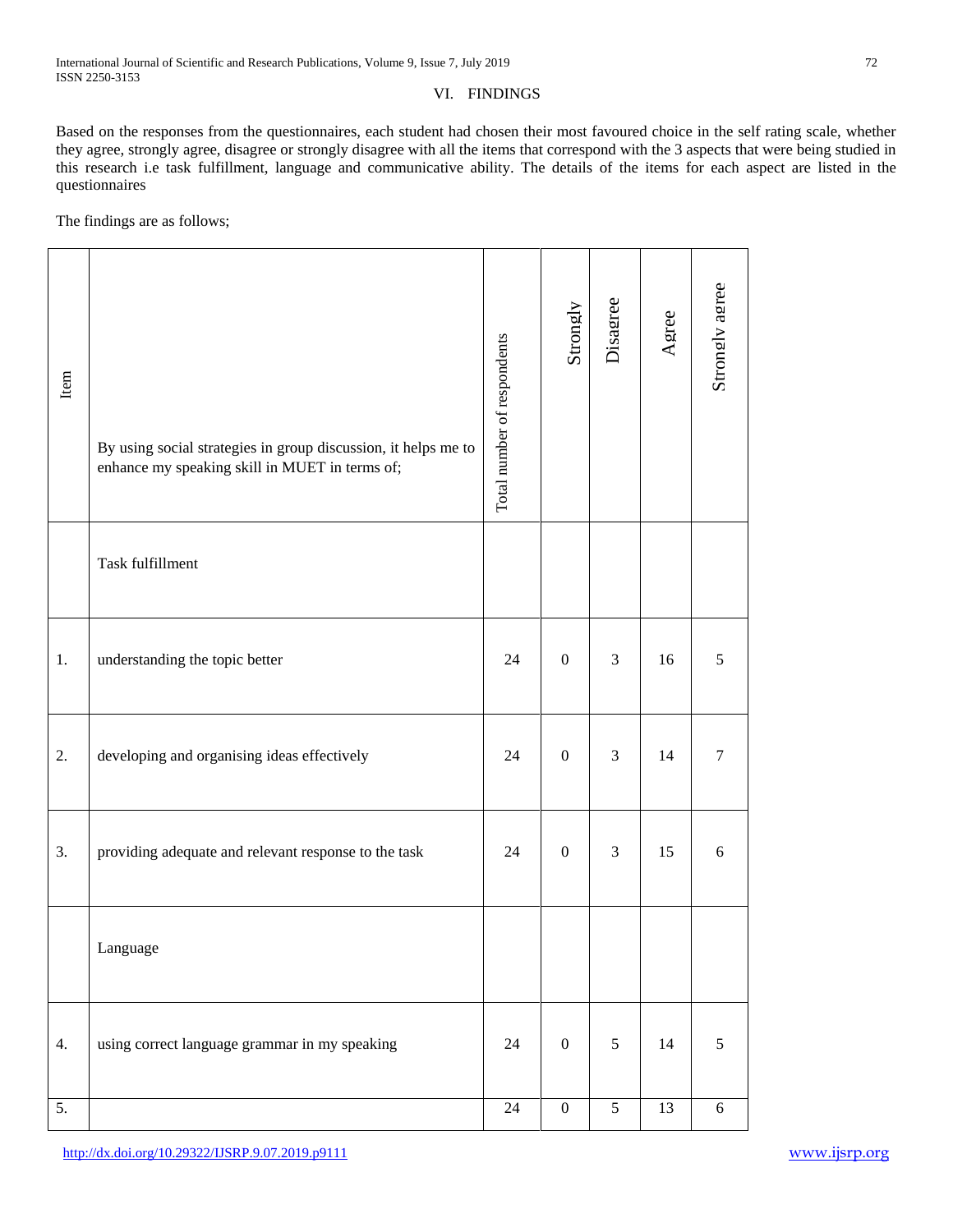| ISSN 2250-3153                                          |                                      |                  |                |    |       |
|---------------------------------------------------------|--------------------------------------|------------------|----------------|----|-------|
|                                                         |                                      |                  |                |    |       |
| using varied vocabulary                                 | 24                                   | $\boldsymbol{0}$ | $\overline{4}$ | 14 | 6     |
| using correct and clear pronunciation of words          | 24                                   | $\overline{0}$   | $\overline{4}$ | 14 | 6     |
| showing mastery of basic stress and intonation patterns | 24                                   | $\mathbf{0}$     | $\overline{4}$ | 15 | 5     |
| Communicative ability                                   |                                      |                  |                |    |       |
| keeping communication going through fluently            | 24                                   | $\mathbf{0}$     | $\mathfrak{Z}$ | 15 | $6\,$ |
| building up my confidence level                         | 24                                   | $\boldsymbol{0}$ | $\mathfrak{Z}$ | 15 | $6\,$ |
| managing the discussion competently                     | 24                                   | $\boldsymbol{0}$ | $\sqrt{5}$     | 13 | 6     |
|                                                         | using variety of sentence structures |                  |                |    |       |

Figure 1 : The number of students who gave responses for each item correspond with the aspects of speaking that can be enhanced through social strategies in group discussion

# **Task fulfillment**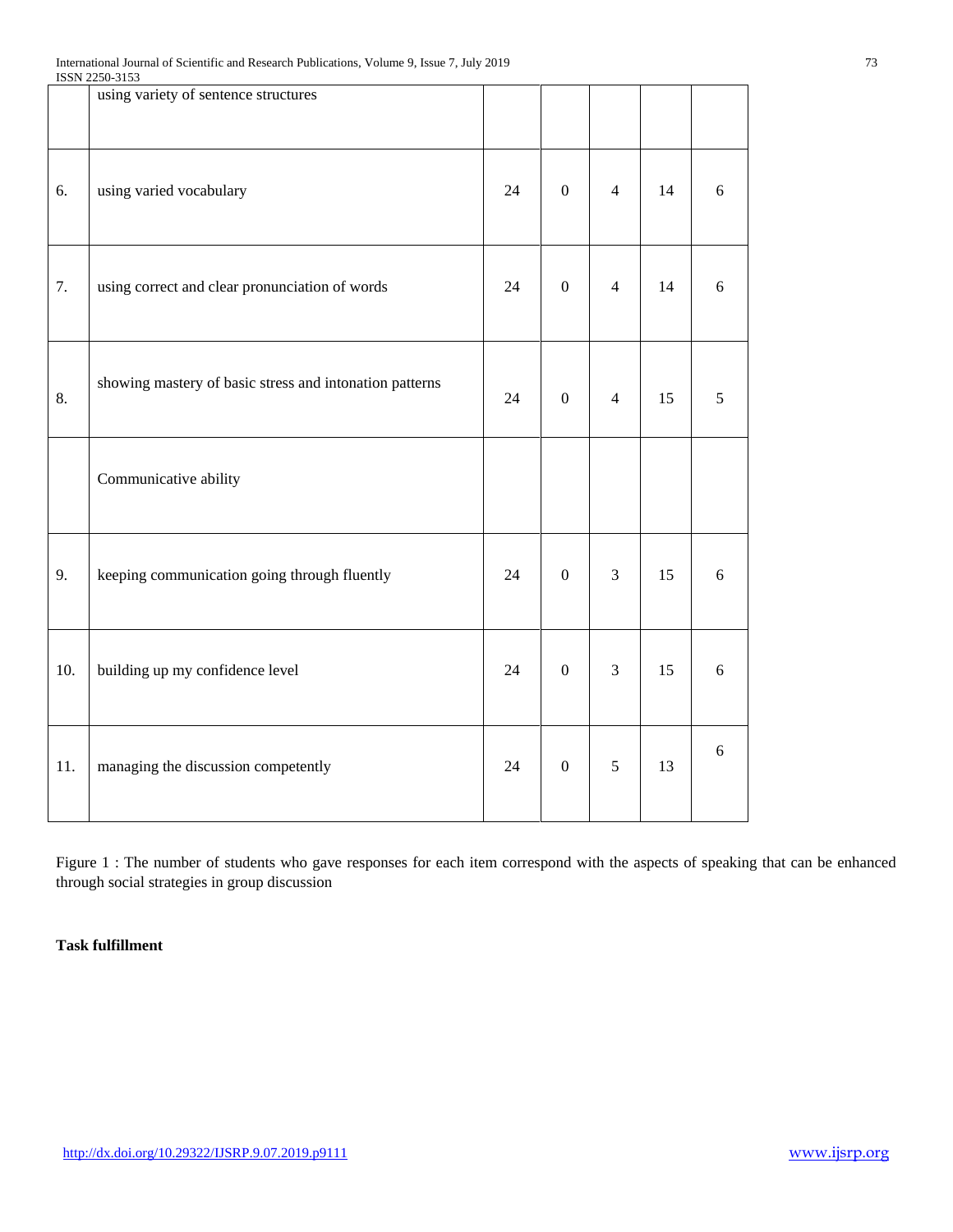International Journal of Scientific and Research Publications, Volume 9, Issue 7, July 2019 74 ISSN 2250-3153





Based on the speaking task given, the students are given a situation or an issue that they have to discuss in group. The level of understanding of the topic could be different among the students, whether they have a very good understanding, satisfactory understanding or limited understanding of the topic. However, by practicing social strategies through group discussion, the students will get to understand the topic better as the other group members would somehow help indirectly by explaining and interpreting the whole issue through the discussion. With a good understanding of the topic, the students would develop and organise their ideas effectively and reasonably well. Consistency and looking the issues at various angle could make the speakers outstanding in their presentation. Prompting is used for those who hardly or have a very limited development of ideas. Besides, they have to make sure that their responses on the topic are relevant and convincing enough. Besides, it must be also adequate by having a good elaboration on it. This needs help the other group members to support accordingly. However, if the responses are irrelevant, the group members could argue and help that particular students to be back on track of the discussion.

#### **Language**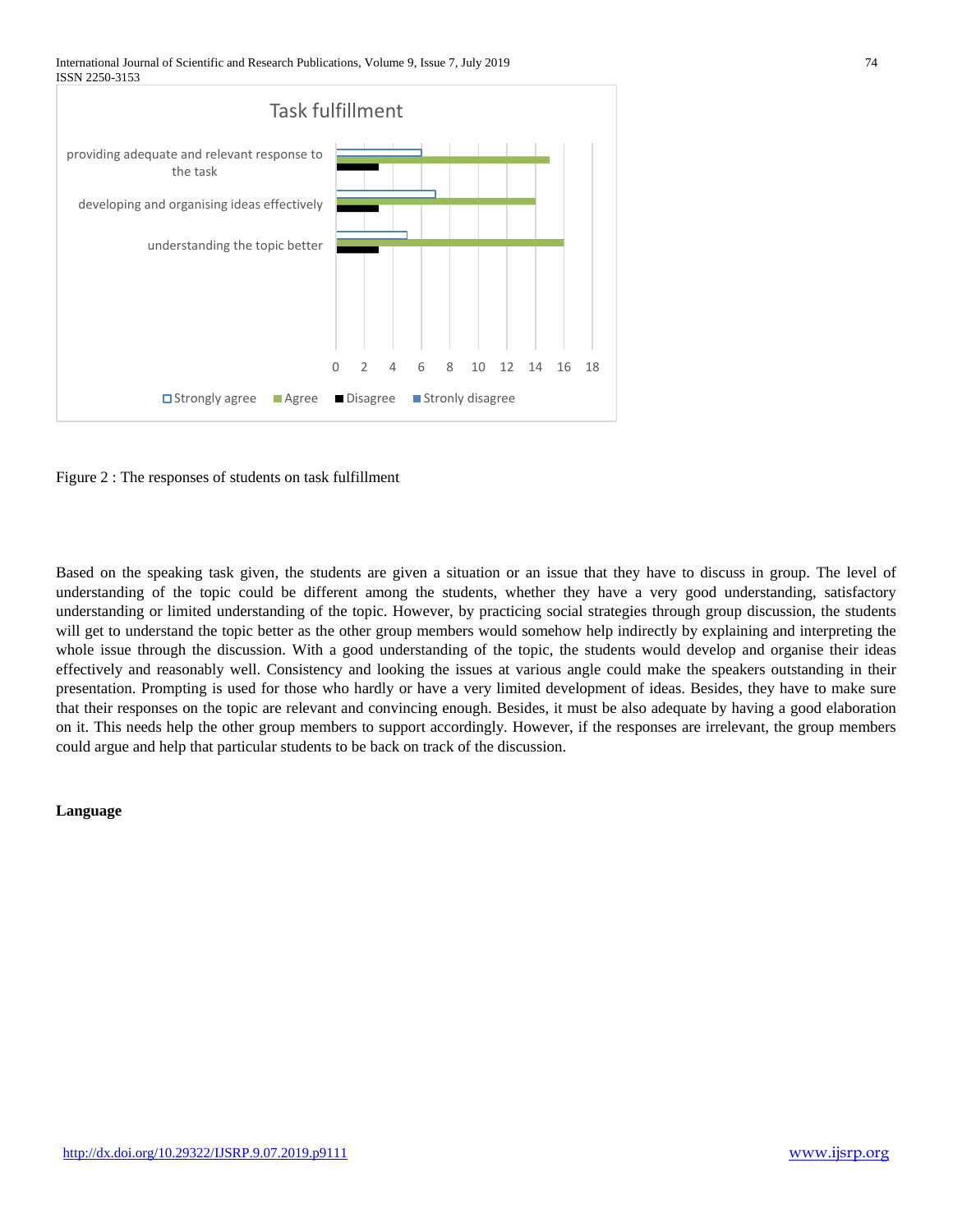International Journal of Scientific and Research Publications, Volume 9, Issue 7, July 2019 75 ISSN 2250-3153





There are a few parts of language that students could improve by practicing group discussion through social strategies. First, the students could improve their command of language. They may use different structures in their presentation without any major errors. There could be some errors in structures but these do not hamper communication. Second, varied vocabulary. Students might use appropriate and varied vocabulary satisfactorily. This also refers to any quotations, popular phrases that are added in during the presentation. They also use appropriate linkers to show the connection between ideas. Third, word stress, intonation and pronunciation of words. By collaborative learning, the students can learn and practice to have a proper kind of pronunciation. There are some students who could not pronounce words correctly, but they have to make sure that their pronunciation does not interfere with comprehension and understanding. The students also could improve the word stress and intonation by social strategies. All these can be improved when the other group members help and support each other.

## **Communicative ability**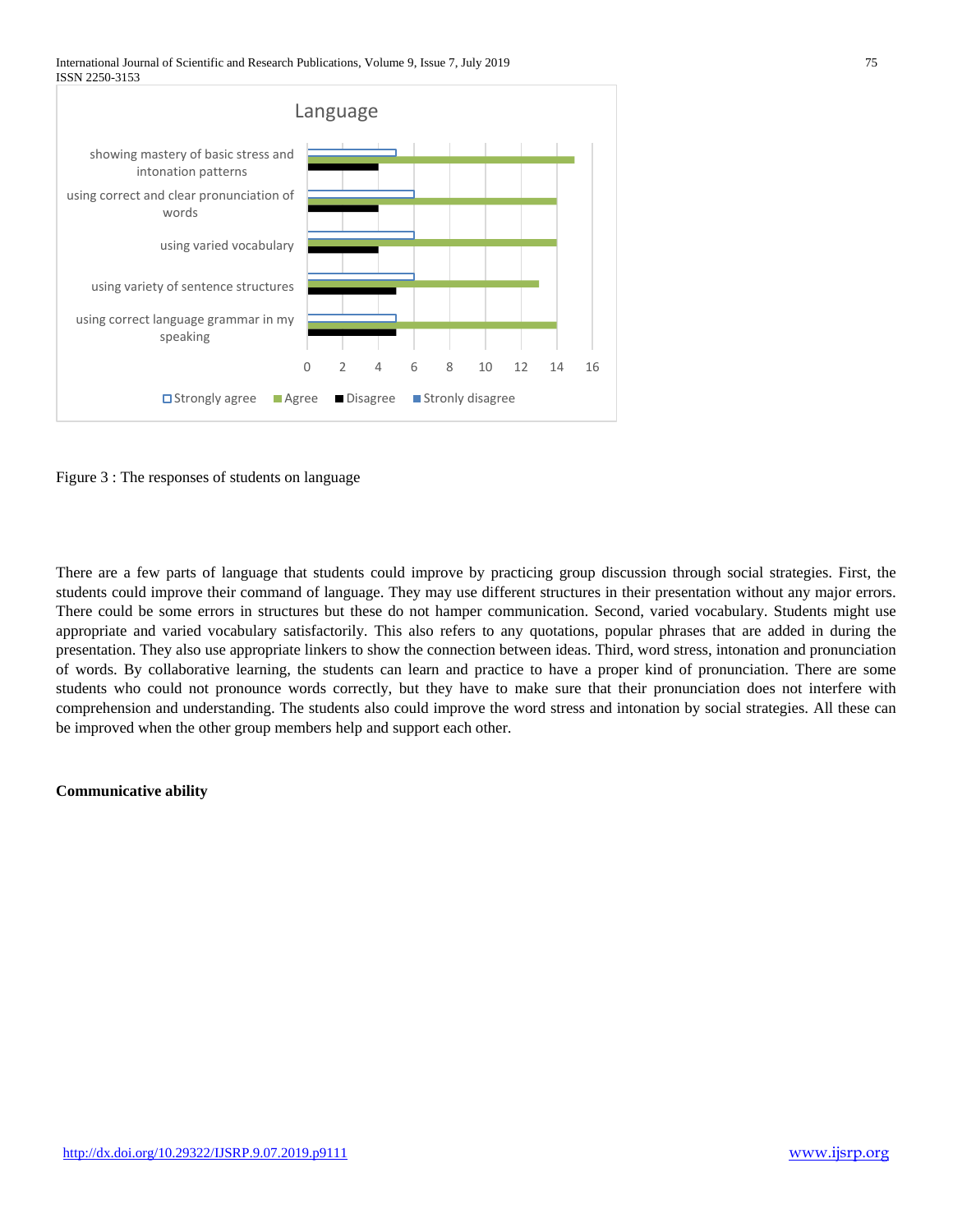International Journal of Scientific and Research Publications, Volume 9, Issue 7, July 2019 76 ISSN 2250-3153



Figure 4 : The responses of students on communicative ability

By doing social strategies through group discussion, the students could build up their confidence level not only in speaking the language but also in giving their point of view on the issues raised. Delivering the speech confidently could convince the others to agree with and at the same time showing maturity in personality and thoughts. The students also could improve their fluency in delivering their presentation. They are able to keep communication going and reduce occasional unevenness, light stumbling and groping for words. Overall, communicative ability makes the presentation to be very easily understood. Besides that, by collaborative learning, the students could display initiative and interest in discussing the topic. They can also improve their interactions with the other group members and manage the discussion very competently.

Based on the responses made to all the aspects of speaking skills above, it was found that there was no students strongly disagree with the items listed. Only a few students chose disagree on certain items but the percentage was too low. Majority of students chose that they agreed that social strategies could enhance their speaking skills in all the three aspects.

# **Comparison of Students' Marks in Speaking**

To prove that social strategies through group discussion could enhance students' skill in speaking, this research also came out with the comparison of students' marks in MUET speaking according to the Test 1 (beginning of semester 2 examination) and Test 2 (final semester 2 examination).

The findings are as follows;

| IN.<br>$\lambda$<br>the contract of the contract of the contract of the contract of the contract of | $\epsilon$<br>۰л<br>. 60m<br>.<br>$\sim$ $\sim$ $\sim$ | $\mathbf{D}$<br>w | $\%$ |
|-----------------------------------------------------------------------------------------------------|--------------------------------------------------------|-------------------|------|
|                                                                                                     |                                                        |                   |      |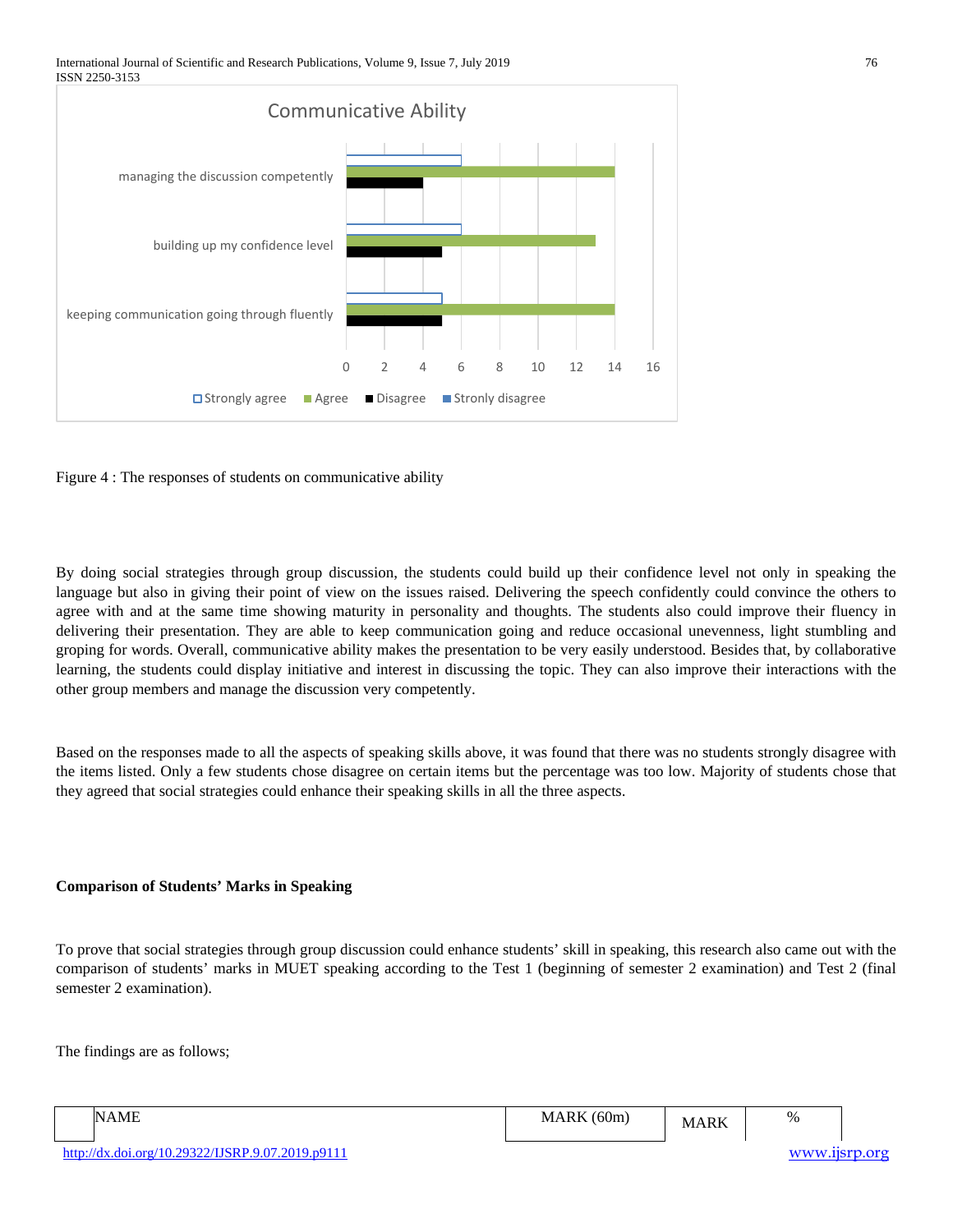|                |                                         | TEST <sub>1</sub> | TEST <sub>2</sub> | <b>DIFF</b>    |          |
|----------------|-----------------------------------------|-------------------|-------------------|----------------|----------|
| $\mathbf{1}$   | ABDUL MATIN BIN MOHD SAID SOH           | 27                | 30                | 3              | 10.00    |
| $\overline{2}$ | MUHAMMAD FATAHUL HAZIQ BIN MOHD HARIS   | 25                | 27                | $\overline{2}$ | 7.41     |
| 3              | SYARIF HIDAYATULLAH BIN KELANA          | 12                | 12                | $\Omega$       | 0.00     |
| $\overline{4}$ | MUHAMMAD FAIRUS AKMAR BIN ABDULLAH      | 18                | 20                | $\overline{2}$ | 10.00    |
| 5              | FILZAH ILI MUSFIRAH BINTI MOHAMAED NOOR | 25                | 29                | $\overline{4}$ | 13.79    |
| 6              | MARIATUL AISYAH BINTI ABB RAHMAN        | 22                | 25                | 3              | 12.00    |
| $\overline{7}$ | SYAFIQAH LIYANA BINTI KHAIRUL FUZZI     | 12                | 15                | 3              | 20.00    |
| 8              | NURFATIN AFIQAH BINTI RAZALEE           | 14                | 20                | 6              | 30.00    |
| 9              | NUR AQIDAH BINTI MOHD SANI              | 20                | 25                | 5              | 20.00    |
| 10             | NURUL ATIQAH BINTI MUHAMAD JAIS         | 13                | 16                | $\overline{3}$ | 18.75    |
| 11             | <b>NUR FARZANA BINTI ADAM</b>           | 24                | 28                | $\overline{4}$ | 14.29    |
| 12             | NURUL NAJIHAH BINTI SALLEH              | 14                | 15                | $\mathbf{1}$   | 6.67     |
| 13             | AFFIAH IZZATI BINTI ABDUL RAZAK         | 23                | 27                | $\overline{4}$ | 14.81    |
| 14             | <b>AHMAD FAUZI BIN DAUT</b>             | 20                | 24                | 4              | 16.67    |
| 15             | AHMAD MUJAHID BIN MOHD HANAFI           | 21                | 21                | $\Omega$       | 0.00     |
| 16             | HASYATUL HUSNA BINTI ABD RAHMAN         | 22                | 24                | $\overline{2}$ | 8.33     |
| 17             | MUHAMMAD AIMAN BIN AZLAN                | 32                | 34                | $\overline{2}$ | 5.88     |
| 18             | MUHAMMAD NOR SHASZREEN BIN SHARAIL      | 20                | 21                | $\mathbf{1}$   | 4.76     |
| 19             | <b>NOR ZAIRELL IKHMAL BIN NOR WAZIZ</b> | 28                | 30                | 2              | 6.67     |
| 20             | <b>NUR HAZIRAH BINTI HASAN</b>          | 23                | 20                | $-3$           | $-15.00$ |
| 21             | <b>NUR WAHIDAH BINTI SALEH</b>          | 23                | 24                | 1              | 4.17     |
| 22             | NUR HAZIMAH BINTI LAILATUL AKBAR        | 21                | 24                | 3              | 12.50    |
| 23             | NURUL RAIHANAH BINTI HISHAMUDDIN        | 23                | 27                | $\overline{4}$ | 14.81    |
| 24             | <b>SITI AISYAH BINTI AWALUDIN</b>       | 25                | 26                | 1              | 3.85     |

Figure 5 : Comparison of students' marks in Test 1 and Test 2

Based on the mark difference, it shows that most of the students had obtained an increase of marks in second test compared to first test. Eventhough it was just a slight increase, it showed that there was still an improvement made by students after participating in the group discussion.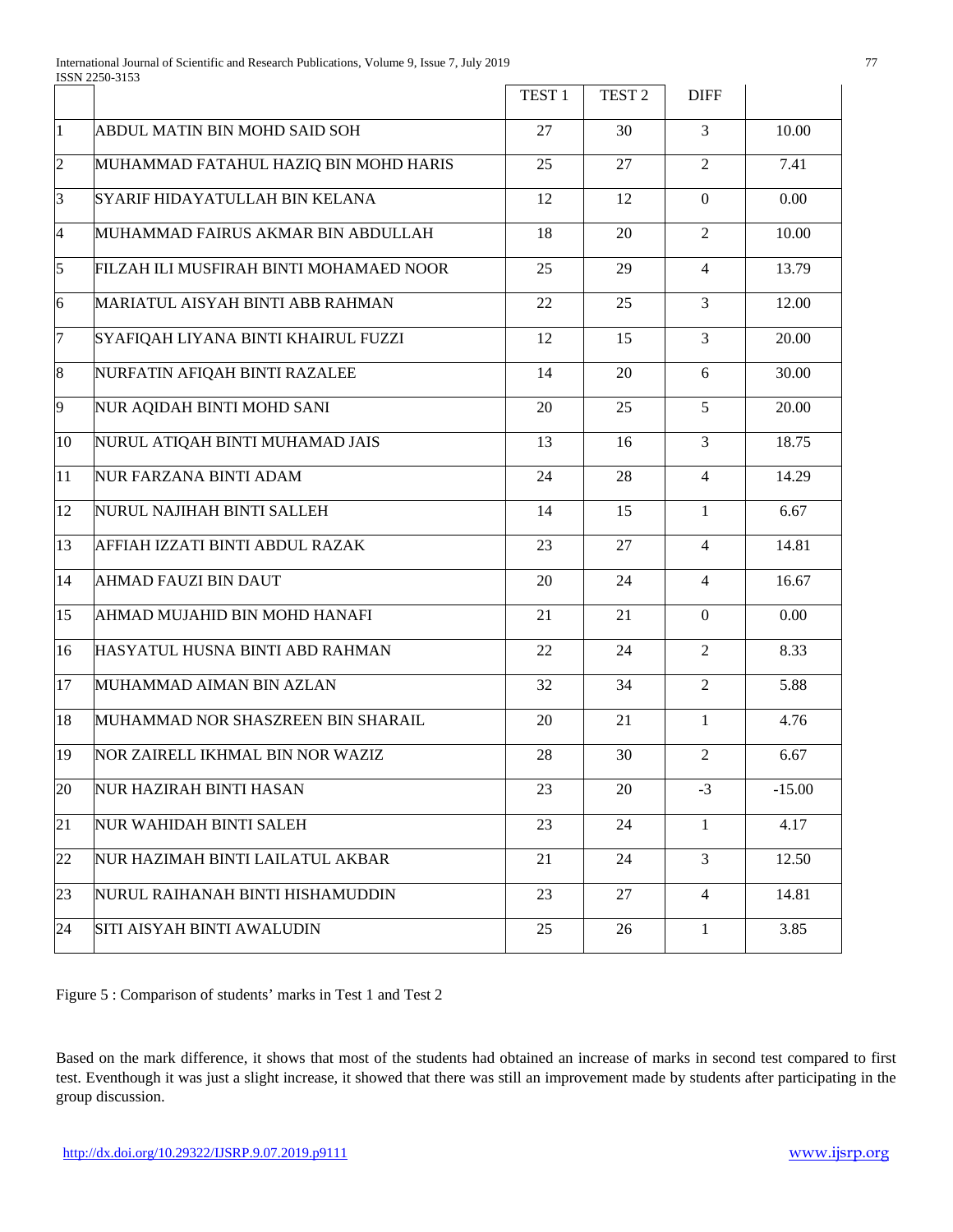#### International Journal of Scientific and Research Publications, Volume 9, Issue 7, July 2019 78 ISSN 2250-3153



Figure 6: Mark difference obtained by students in Test 1 and Test 2

| Test   |    | Min score  | Max score | Mean | Median | SD   |
|--------|----|------------|-----------|------|--------|------|
| Test 1 | 24 | $\sqrt{2}$ | 28        | 21   | 23     | 5.18 |
| Test 2 | 24 |            | 34        | 24   | 24     | 5.42 |

Figure 7 : Descriptive statistics analysis of the scores

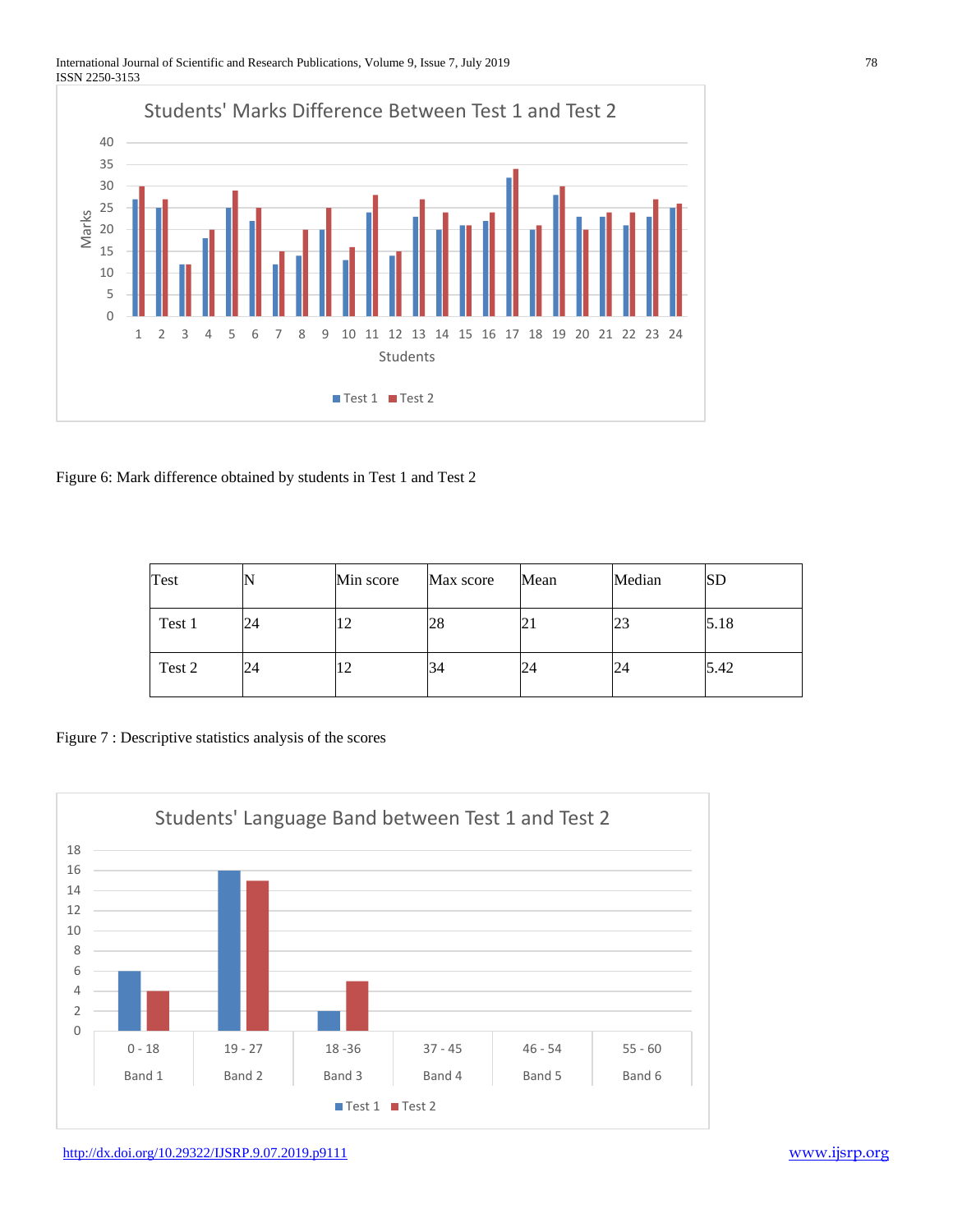Figure 8 : Comparison of students' language band between Test 1 and Test 2.

Most of the students were happy for having group discussion conducted in MUET speaking class. By participating in the discussion, they could use social strategies in language learning to improve their performance in speaking skill as per the standard requirement of the MUET. Besides, there are many benefits that students could gain through social strategies. It is in line with the requirement of MUET that speaking component is one of the skills tested in examination. If the students do not practise speaking, they will have difficulty to get good score and language band in MUET speaking. Practice makes perfect. Therefore, by having a lot of practice, the students will be able to speak in English as well as they can give good ideas as responses to the task given in MUET speaking.

Besides that, this is an exposure for them to do well in MUET speaking. Having a group discussion will give an opportunity for them to share new knowledge and ideas with regards to the topic given in the task. This is important as the task fulfillment is one of the criteria assessed in MUET speaking. The scope of the topic is too wide. Many of the students have limited knowledge on certain issues. Therefore, through social strategies, the students might discuss a lot of topics in details and they will share the knowledge during the discussion. It will be useful for them as their preparation before the examination.

The concept of social strategies by practicing a group discussion among the learners has become a  $21<sup>st</sup>$  century learning trend. It is indeed a way to enhance the ability of the students not only in speaking and but also in giving ideas and opinions. This approach also gives the opportunity for the students to broaden their minds by discussing the issues given in the task thoroughly. It prepares the students to be a proficient user of the language and gives a tremendous effect in students' performance and could lead them to achieve a good score and language band in MUET speaking. There is an improvement that the students show after several practice of group discussion conducted in line with the collaborative learning method.

## VII. CONCLUSION

As a conclusion, social strategies in language learning through group discussion is one of the ways to enhance the students' speaking skill in MUET. It is believed that in order to improve language skill especially speaking, it takes time and hard work from the students. They should always practice speaking and never be shy to communicate with others using the language. By having several practice on group discussions, we can see the improvement of speaking skill among the students. Even though there was just a little improvement, the students should never feel disappointed. It shows that they should never stop having this programme in MUET classroom. Definitely, before they sit for the real MUET speaking test at the end of their studies in form 6, they would improve a lot and a higher score and language band will be in their hands if they continue and focus on collaborative learning.

Besides that, they should read a lot as they need knowledge and information with regards to any topic as their preparation for the task in MUET speaking. Having a wide general knowledge is an advantage to score well in the task fulfillment. In contrast, if they have limited knowledge, they will be facing difficulties to present ideas and thoughts. By social strategies, it helps the students to expose themselves with many areas of topics to discuss in groups. Group discussion is one of the ways to generate and share ideas with the others. The reflection upon the discussion would enable the students to identify their strength and weaknesses in their presentation. Finally, social strategies is proven that it could enhance students' speaking skill in MUET.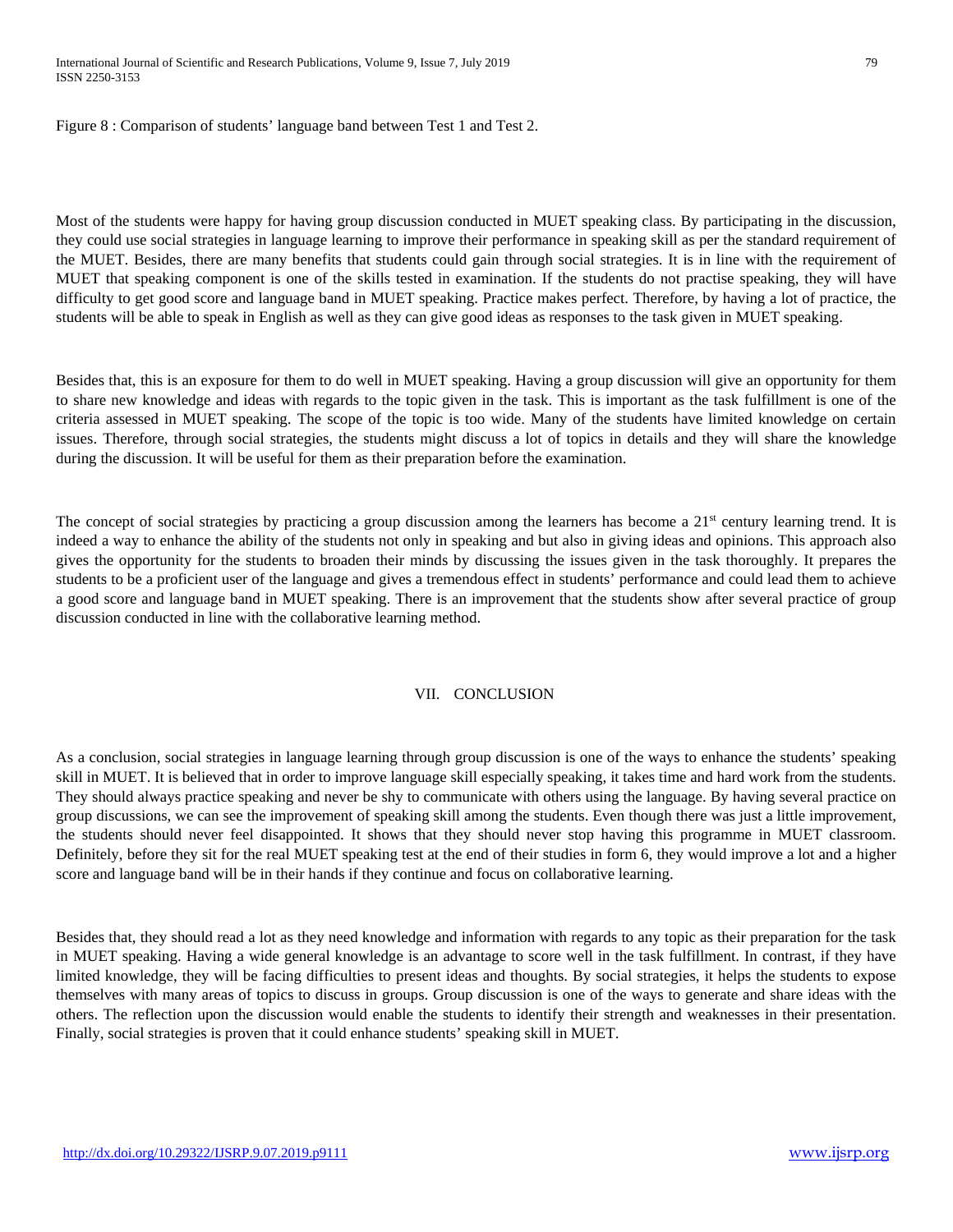#### **REFERENCES**

[1] Bellingham, L. (1995). Navigating choppy seas: IELTS as a support for success in higher education. The TESOLANZ Journal, 3, 21–28.

- [2] Burns, A. & Joyce, H. (1997). "Focus on speaking". Sydney: National Center for English Language Teaching and Research
- [3] Chan, S.H., & Wong, B.E (2004). Assessing oral of pre-tertiary students: The nature of the communicative act. Proceedings of the International Conference on English Instructionand Assessment (pp. 33-48). Taiwan: National Chung Cheng University.
- [4] Gill, S.K. (2005). Language policy in Malaysia: Reversing direction. Language Policy, 4(3), 241–260.
- [5] Lee, K.S. (2004). Exploring the connection between the testing of reading and literacy: The case of the MUET. GEMA Online Journal of Language Studies, 4(1), 1–10.
- [6] Lucas 2001. The art of public speaking (7<sup>th</sup> edition). Singapore: Mc Graw-Hill
- [7] Malaysian Examination Council, (2005). Benchmarking report: Correlation between the Malaysian University English Test (MUET) and International English Language Testing System (IELTS). Kuala Lumpur: Malyasian Examination Council
- [8] Ministry of Education Malaysia. (2008). National education system. Retrieved from [http://www.m](http://www./)alaysia.gov.my/En/Relevant Topics/Eduvcation and Learning/NonCitzen/nTheNationalEducationSystem/Pages/NationalEducationSystem.aspx
- [9] Ngeow, K.K 2004. Learning through discussion: designing tasks for crotical inquiry and reflective learning. ERIC Digest (online digest) <http://www.ericdigests.org/2004-1/tasks.htm> 19 July 2013
- [10] Othman, J, & Nordin, A.B, (2013). MUET as a predicator of Academic Achievemnet in ESL Teacher Education, GEMA online journal of Language Studies, volume 13, No 1, Retrieved from [http://ejounal.](http://ejounal/) ukm.my/gema/article/view/2225 on November 9, 2014
- [11] Oxford, R.L (1992) Language learning strategies: What every teacher should know. Boston: Heinle & Heinle
- [12] Oxford RL, Lavine RZ, Crookall D (2008). Language learning strategies, the communicative approach, and their classroom ımplications. Foreign Language Annals, 22:29-39. http://dx.doi.org/10.1111/j.1944- 9720.1989.tb03139.x
- [13] Oxford, R. L. (2003). Language learning styles and strategies: An overview. Retrieved from http://www.education.umd.edu/EDCI/SecondLangEd/TESOL/People/Facult y/Dr.%20Oxford/StylesStrategies.doc
- [14] Rigney, JW (1978). Learning strategies: A theoretical perspective. In H F O'Neil (Jr) (ed) 165-205
- [15] Trent, J. (2009). Enhancing oral participation across the curriculum: Some lessons from the EAP classroom. Asian EFL Journal, 11(1), 256-270 Retrieved from http://www.asian-efl-journal.com/March\_09-jt.ph[p http://exchanges.state.gov/englishteaching/forum](http://exchanges.state.gov/englishteaching/forum) archives/2009/09-47-1.html

#### **AUTHORS**

#### **First Author** – Nor Azam Bin Naaim. SMK Tun Syed Zahiruddin, Melaka. am5363@yahoo.com

**Second Author** – Dr. Harwati Binti Hashim, Universiti Kebangsaan Malaysia (UKM) harwati@ukm.edu.my